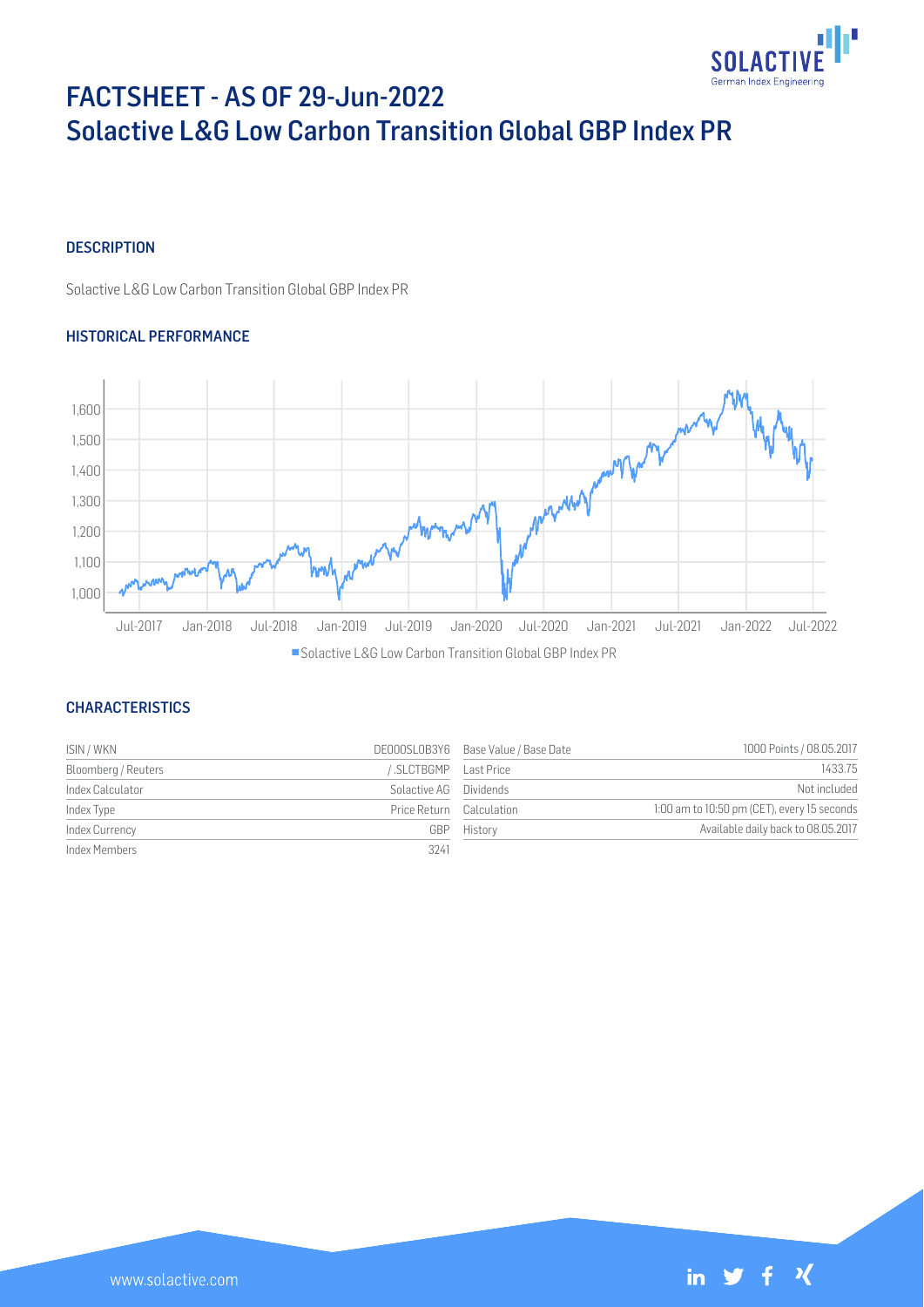

## **STATISTICS**

| GBP                | 30D      | 90D        | 180D      | 360D                  | YTD        | Since Inception       |
|--------------------|----------|------------|-----------|-----------------------|------------|-----------------------|
| Performance        | $-3.51%$ | $-8.28\%$  | $-12.18%$ | $-6.65\%$             | $-12.18%$  | 43.38%                |
| Performance (p.a.) |          |            |           |                       |            | 7.26%                 |
| Volatility (p.a.)  | 21.56%   | 20.32%     | 19.01%    | 15.15%                | 19.01%     | 16.07%                |
| High               | 1498.23  | 1587.44    | 1649.98   | 1660.67               | 1649.98    | 1660.67               |
| Low                | 1367.68  | 1367.68    | 1367.68   | 1367.68               | 1367.68    | 973.67                |
| Sharpe Ratio*      | $-1.69$  | $-1.51$    | $-1.28$   | $-0.52$               | $-1.28$    | 0.38                  |
| Max. Drawdown      | $-8.71%$ | $-13.84\%$ | $-17.11%$ | $-17.64\%$            | $-17.11\%$ | $-24.89%$             |
| VaR 95 \ 99        |          |            |           | $-24.9\%$ \ $-44.5\%$ |            | $-24.3\%$ \ $-45.8\%$ |
| CVaR 95 \ 99       |          |            |           | $-37.2\%$ \ $-54.7\%$ |            | $-39.5\%$ \ $-70.8\%$ |

\* Up to 31 December 2021, ex-post Sharpe ratios use as input for the risk free rate term the London Inter-Bank Offered rates in the respective currencies of the index and at a term equal to the observation period. From 3 J 2022 onwards, Sharpe ratios will be / are calculated using as reference risk free rate input the overnight replacement rate for these currencies, namely SONIA (for GBP), SOFR (for USD) and EURIBOR Overnight (for EUR).

## COMPOSITION BY CURRENCIES



## COMPOSITION BY COUNTRIES



# TOP COMPONENTS AS OF 29-Jun-2022

| Company                      | Ticker                 | Country | Currency   | Index Weight (%) |
|------------------------------|------------------------|---------|------------|------------------|
| APPI F INC                   | <b>AAPL UW Equity</b>  | US      | <b>USD</b> | 4.40%            |
| MICROSOFT CORP               | <b>MSFT UW Equity</b>  | US      | <b>USD</b> | 4.10%            |
| AMAZON.COM INC               | <b>AMZN UW Equity</b>  | US      | <b>USD</b> | 1.95%            |
| TESI A INC                   | <b>TSLA UW Equity</b>  | US      | <b>USD</b> | 1.65%            |
| AI PHARFT INC-CLA            | <b>GOOGL UW Equity</b> | US      | <b>USD</b> | 1.22%            |
| ALPHARET INC C-SHARES        | <b>GOOG UW Equity</b>  | US      | <b>USD</b> | 1.10%            |
| UNITEDHEALTH GROUP INC       | <b>UNH UN Equity</b>   | US      | <b>USD</b> | 0.95%            |
| JOHNSON & JOHNSON            | JNJ UN Equity          | US      | <b>USD</b> | 0.91%            |
| TAIWAN SEMICONDUCTOR MANUFAC | 2330 TT Equity         | TW      | TWD        | 0.90%            |
| NVIDIA CORP                  | <b>NVDA UW Equity</b>  | US      | <b>USD</b> | 0.79%            |